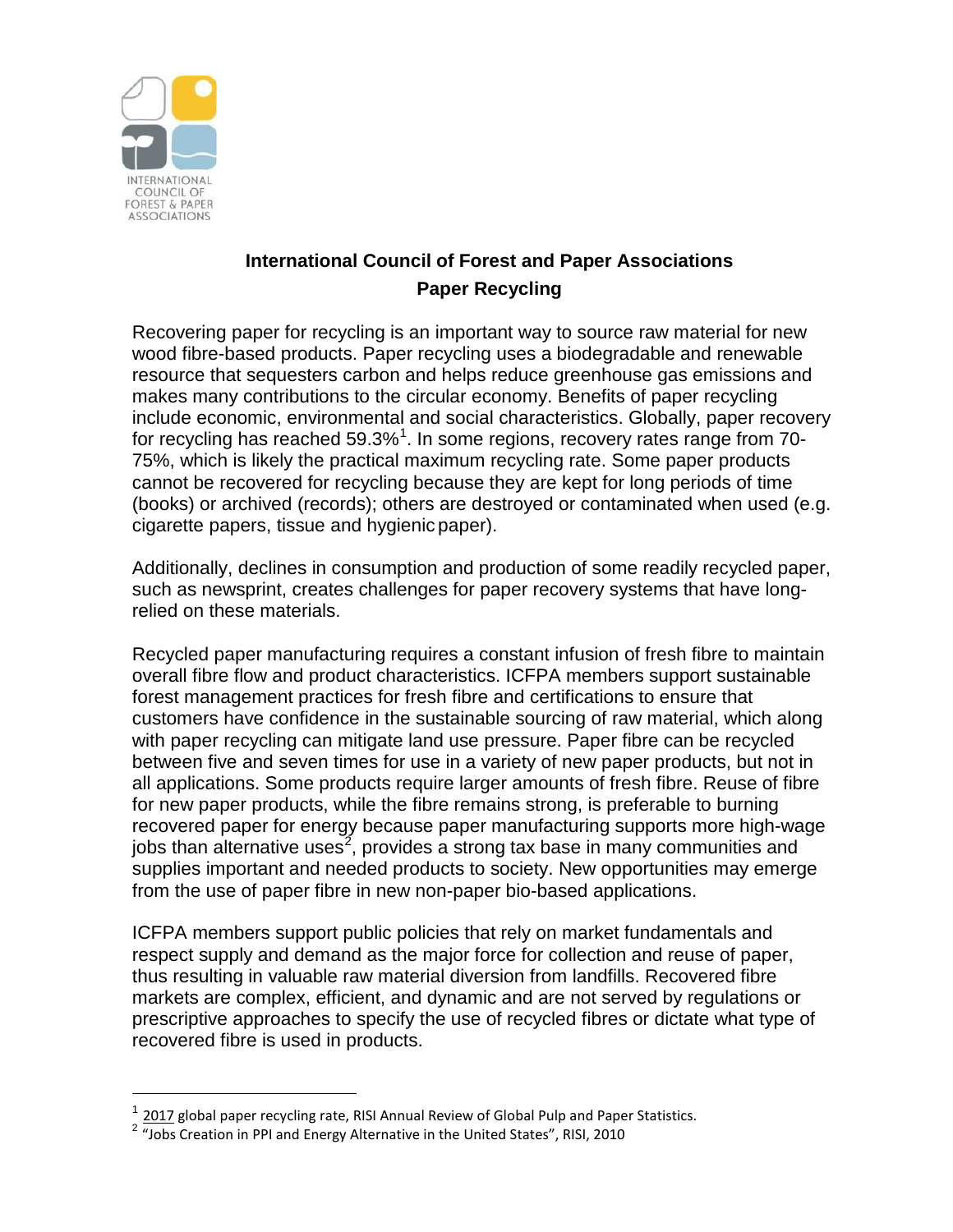

ICFPA members call on governments to:

- 1. Educate citizens about the importance of recycling and provide consistent rules of law so that contracts between waste collectors and buyers will be respected and certain.
- 2. Avoid artificial mandates or subsidies that direct the flow of recovered fibre to a specific product or make distinctions between type of recovered fibre used in manufacturing (e.g. pre- and post-consumer content). The marketplace is more efficient than governments in determining the highest and best use of the recovered fibre.
- 3. Only support burning recovered fibre for waste-to-energy and/or disposal when they are not practical for recovery or no longer capable of being used in new product.
- 4. Encourage separation at the source from other recyclable materials and separate from wet or organic solid waste to reduce the cost of sorting and help ensure a high-quality stream of recovered fibre.
- 5. Recovered fibre is a globally traded commodity. While each country has its own standards for quality and classification, some international standard may be needed to reduce trade barriers and ensure consistent quality from one region to another for international commerce.
- 6. Governments should avoid instituting regulations that unduly restrict international trade in recovered paper, do not provide sufficient time for the trade to adjust or apply more restrictive standards to imports than to domestically sourced materials.
- 7. Ensure functioning waste markets, including maintaining a level playing field between companies recycling waste domestically and recycling exported recovered fibre.
- 8. In regions without established markets for recovered fibre, government may need to take a more central role in organizing the markets and ensuring coordination with local waste management policies. However, caution should be exercised so that inefficiency is not created and markets are not stymied, including the income opportunities for many individuals and small businesses in developing economies.